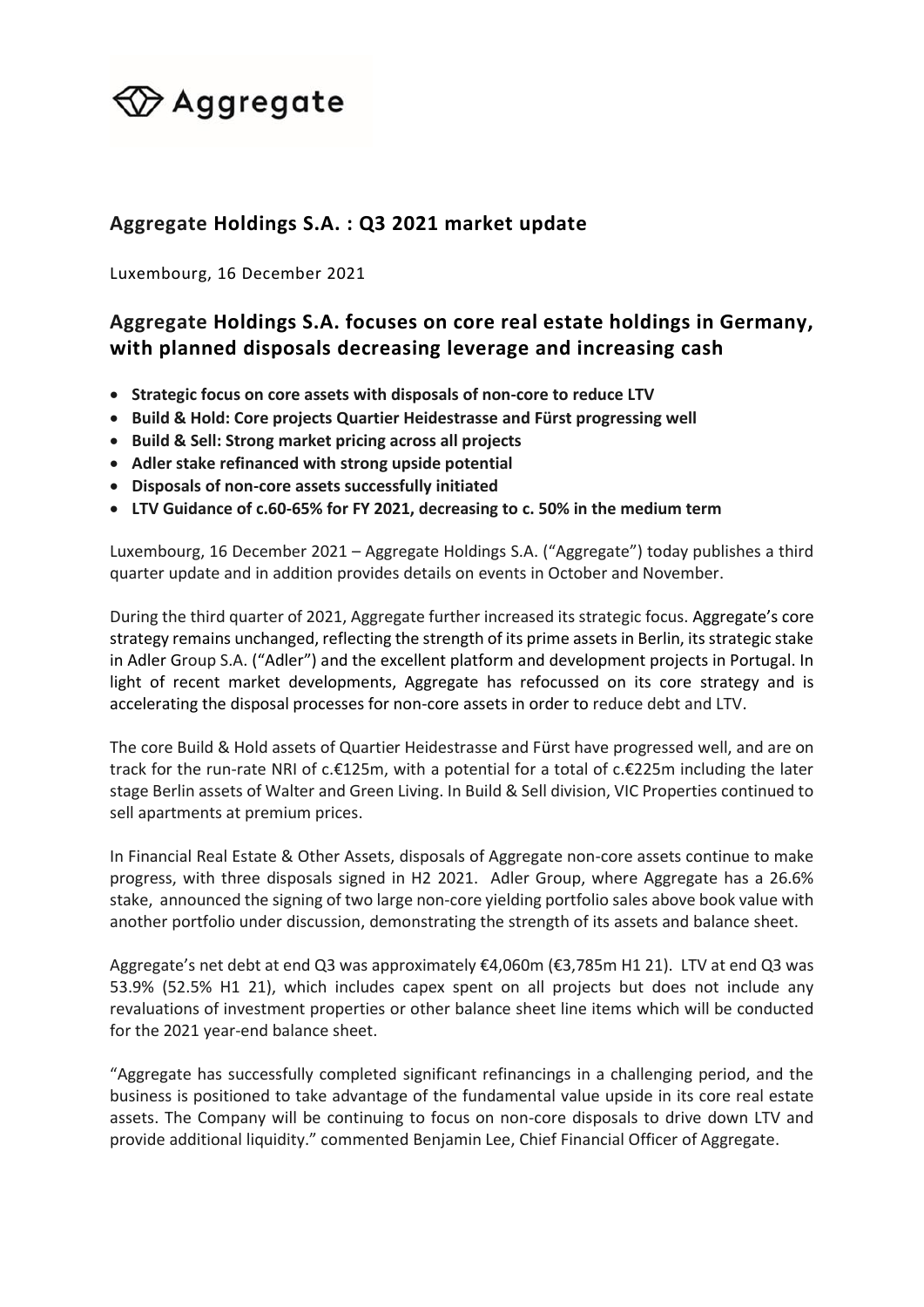

## **Build & Hold division : Strong progress with underlying market strength in Berlin**

Quartier Heidestrasse continued to make good progress, with construction completion increasing from 51% at the end of Q2 to 57% at the end of Q3, based on total costs. The next significant phase to complete is the first part of 'QH Track' where SAP is scheduled to move in by August 2022, and 'QH Spring', with completion expected Q2 2022. The remainder of the project is on track for phased completion by end 2023, with 'Crown 1', smallest phase with 9% sqm, now due to complete in Q1 2024. All leases signed are within budget, and net rental income ("NRI") on completion is now expected to be higher than €75m per annum. The completed residential phase 'QH Core' is almost fully let, generating an annualised NRI of c. €8m.

The Fürst project on Kurfürstendamm is also making good progress, with construction percentage of completion increasing from 38% at the end of Q2 to 43% at the end of Q3, based on total costs. The project is on track to be completed by end of 2023. NRI for the project is expected to be c.€50m per annum and currently contracted net rent amounts to c.€8m p.a. Further letting negotiations are progressing, with advanced negotiations with a Grade A hotel operator expected to complete in Q1 2022.

There continues to be improving momentum for Grade A office locations and product, with the smart, digitalised and sustainable infrastructure in the Quartier Heidestrasse and Fürst projects offering excellent conditions for businesses.

The Walter (Schönefeld) and Green Living (Treptow) projects are currently continuing development planning preparations and Aggregate is reviewing options to further optimise the projects, according to various configuration and time profiles.

### **Build & Sell Division : Strong market environment driving expected sales prices**

Prata Riverside Village ("Prata") continues to sell apartments at prices >10% above revised budgets, with further apartments recently released to market expected to drive significant increases in Prata sales. A total of 21% of all Prata apartments have now been sold including reservations, and further 22% of all apartments are currently available for sale as at end Q3 2021. Almost €16m of cash inflow from completed or pre-sales was realised in Q3. Last phase of Prata is now planned to be constructed by end 2024, with the revised schedule expected to further strengthen prices as this new Lisbon district consolidates.

The adjacent Matinha project, whose sales prices and construction costs have been validated by the strong Prata actual outcomes, is now expected to receive approval of the urbanisation plan by Q1 2022, following a change of local government in the Lisbon elections. The site-preparation works are nearly complete, with construction targeted to commence in the second half of 2022.

The Pinheirinho project near Comporta on the coast south of Lisbon is benefitting from an excellent environment, with international demand increasing every year. The reconfiguration of the project to a holistic leisure experience is nearly complete, and the project is in advanced negotiations with a top luxury hotel brand to anchor the project. Sales and construction of villas will commence in 2022, with pricing benefitting from rising demand in this exclusive region.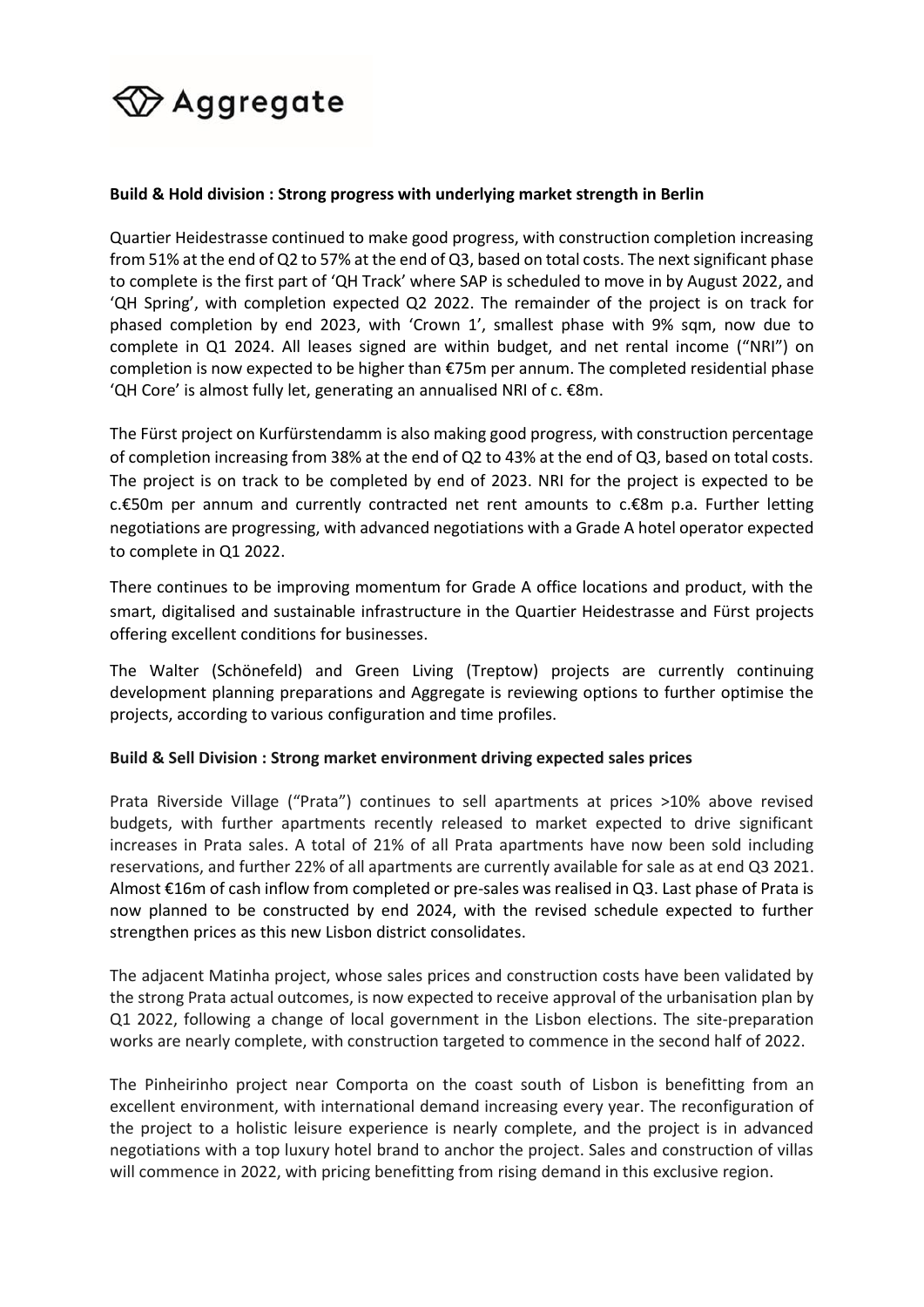# $\bigcirc \hspace{-4.5mm} \mathsf{Aggregate}$

# **Financial Real Estate and Other Assets : Strategic stake of 26.6% in Adler Group retained, with disposals of non-core assets underway**

The 26.6% stake in Adler remains a strategic long-term holding for Aggregate. Following the significant share price decline, Aggregate provided Vonovia SE ("Vonovia") with a call option over 13.3%, with a maximum of c.15%, of Adler shares at a strike price of €14 per share. The option is valid until 7 April 2023, and was provided to secure Aggregate's stake in Adler and was attached to an attractive refinancing.

Aggregate remains strongly committed to its investment in Adler and continues to see very significant value at the current materially undervalued share price. Adler has demonstrated the strength of its balance sheet through announced disposals of its non-core residential portfolio across multiple tranches at a premium to book value. The two signed disposals provide Adler Group with €1.7bn of additional liquidity to meet all near-term maturities, provide capex for core developments and return capital to bond holders.

Aggregate has made a strong start to the disposal programme, with its stakes in S IMMO AG and Corestate Capital Holding SA having been divested, and having signed the sale agreement for a non-core real estate asset above book value. Aggregate also closed the acquisition of the previously committed Ringbahnhöfe project, a mixed-use residential and commercial development project located in Berlin Neukölln. A broad number of discussions are ongoing over the various assets held for sale, with further significant sales expected in H1 2022.

### **Financing: Refinancing and borrowings secured at attractive terms**

Aggregate's net debt at end Q3 was approximately €4,060m (€3,785m H1 21), primarily attributed to a project acquisition and ongoing capex. Liquid assets as at the end of September were €74m and other financial assets were €532m, with liquid assets reducing to €36m by end November. Over €900m of debt has been raised or refinanced since end H1 2021, which includes the strategic loan provided by Vonovia at attractive terms to refinance the margin loan related to our strategic stake in Adler Group. Aggregate has provided support to commitments given to the vendor of Fürst regarding the distribution to third parties of certain debt instruments held by the vendor related to Fürst. Book LTV at end Q3 was 53.9% (52.5% in H1 21) including capex spent on all projects but not including any revaluations of investment properties, which will be conducted for the full year 2021.

The refinancing of the VIC convertible bond has been initiated with the focus on refinancing the bond at the VIC level where LTV based on appraised value of the assets was 47.2% at end Q3,in parallel with a review of potential asset sales which would provide an alternative financing route.

Aggregate's funding needs in the medium term are expected to be sufficiently addressed with i) in Build & Hold upfront funded construction facilities for developments, which are either already in place or expected to be put in place, ii) Build & Sell is self-funded through ongoing sales and existing debt facilities, plus the refinancing of the convertible bond based on the divisional assets, and iii) cashflow from non-core sales plus certain refinancings to fund the Financial Real Estate and Other Assets division and the group.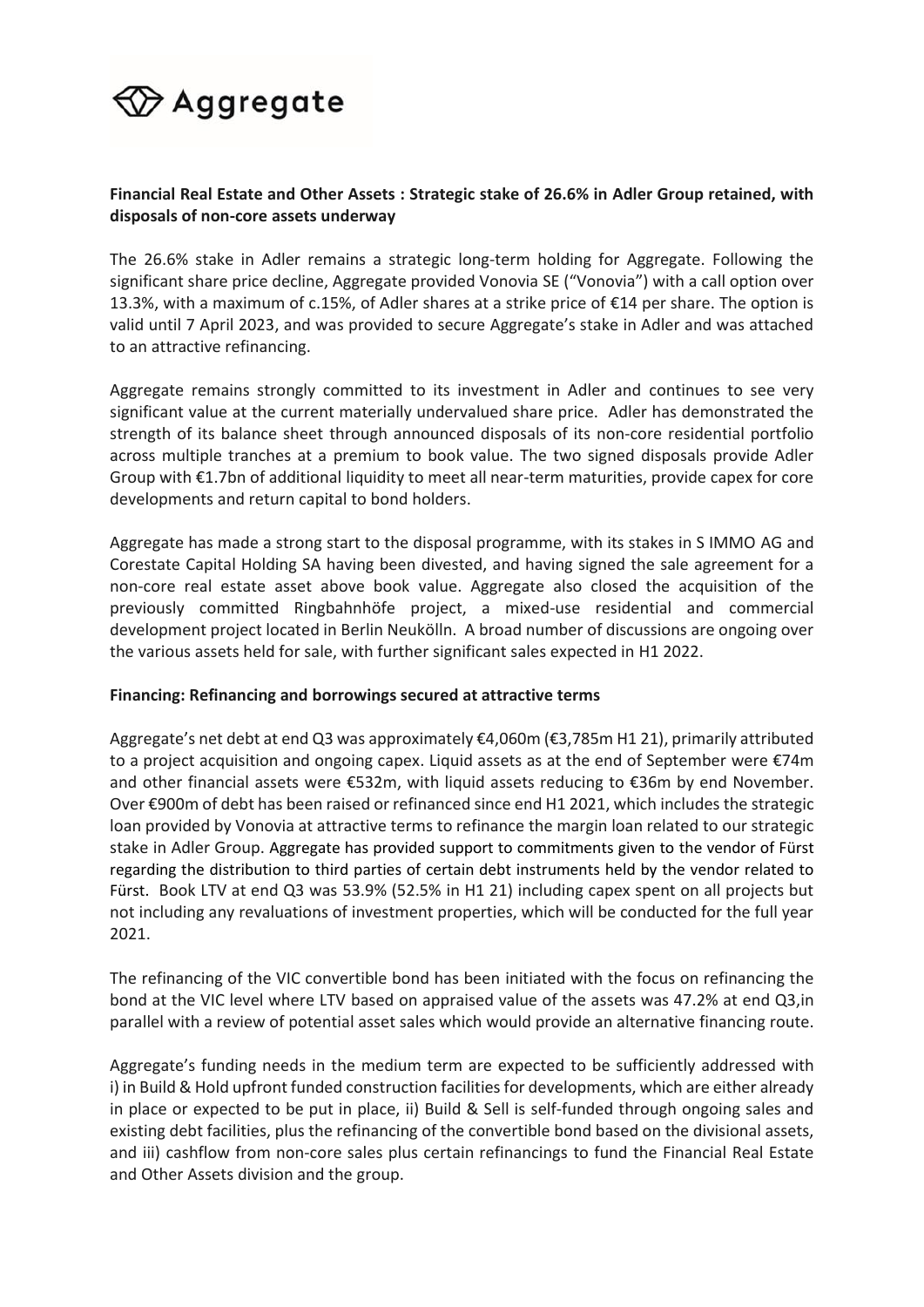

## **Outlook: Focus on core portfolio and reduction in LTV through sale of non-core assets**

Aggregate will remain focused on German and Portuguese markets which continue to provide significant scalable opportunities. New construction, with very low non-recoverable costs and inflation indexed rentals provide stability and resilience to Aggregate's portfolio. Valuations have proven to be extremely resilient notwithstanding the Coronavirus pandemic, in particular for residential and high-quality office space.

Aggregate notes the short seller report published on Adler and rejects any claims against Aggregate in those short seller reports. However, to provide Aggregate's stakeholders with appropriate assurance, Aggregate has commissioned an independent study by an international law firm to conduct a detailed review of the limited allegations, and expects the independent investigation to be completed in Q1 2022 to confirm this.

The FY 2021 LTV is expected to be between c.60-65% due in large part to the impact of the current low share price of Adler. Aggregate continues to target its LTV at or below 50% in the mediumterm, as the disposal of non-core assets will continue to bring down LTV and provide additional liquidity to the group.

A Q3 update presentation has been published on the website of the company under investors/ results presentations: <https://www.aggregateholdings.com/en/investors#results-presentation>

**Aggregate Holdings S.A. : Invitation to conference call on 16 December, 2021, 15:00 (CEST)** Aggregate Holdings invites all bond investors to the presentation of the Q3 market update in a telephone conference on 16 December 2021 at 3:00 PM CET.

For the conference call, please use the dial-in numbers listed below:

| Location             | Phone Number   |
|----------------------|----------------|
| Germany              | +4969201744220 |
| Luxembourg           | +35227302111   |
| United Kingdom       | +442030092470  |
| <b>United States</b> | +18774230830   |

PIN: 83419920#

When prompted, please provide the PIN number to dial-in.

You will be greeted by an operator and put through to the conference after giving your name. Please make use of the early dial-in opportunity (10 minutes before the start of the event) so that we can start the event on time.

The presentation will also be broadcasted live via webcast. Link for participants of the conference call (only slides, no audio):

<https://www.webcast-eqs.com/register/aggregateholdings20211216/en>